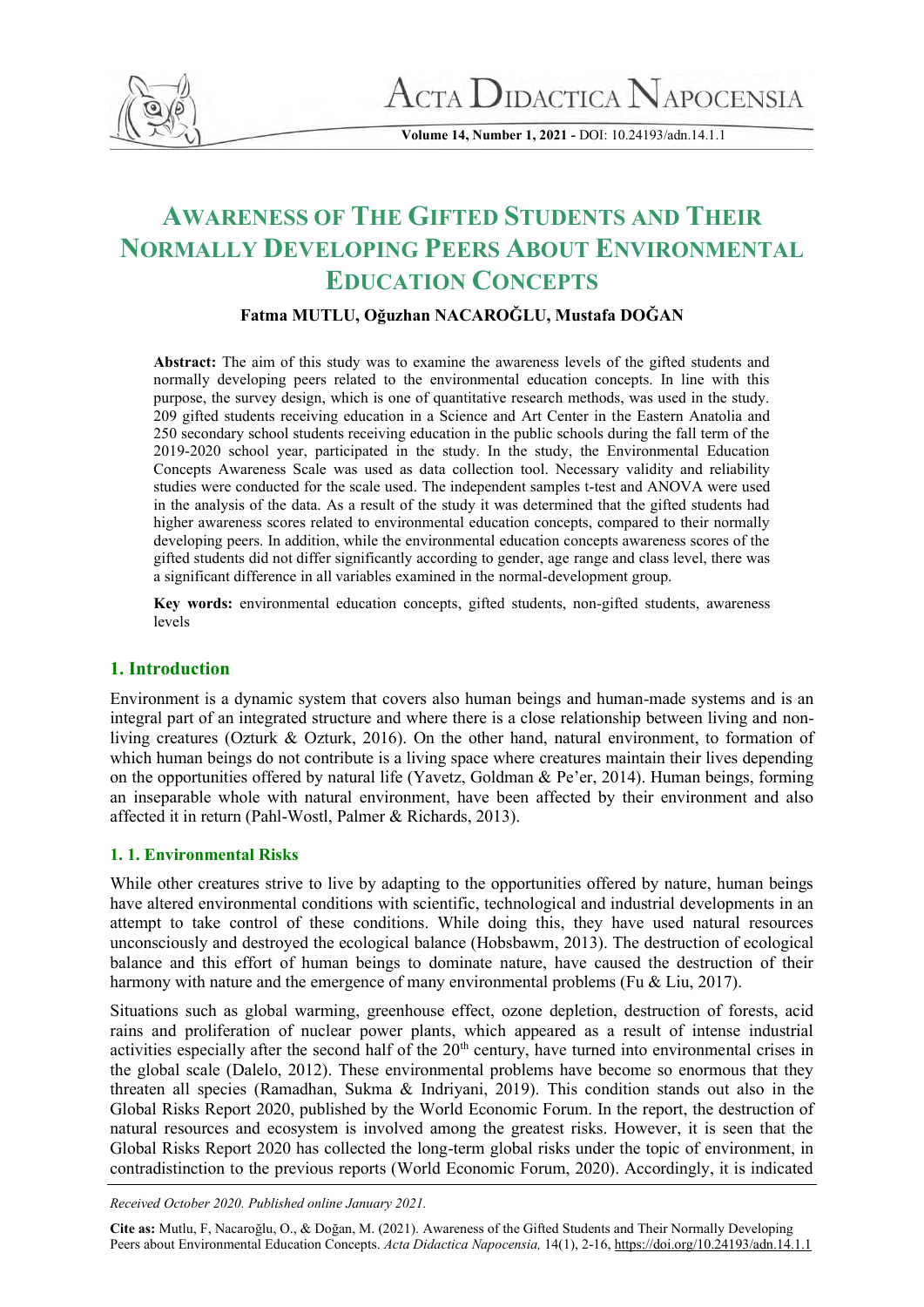that "excess weather events", "failure in struggle and adaptation with climate change", "natural disasters", "loss of biodiversity and destruction of ecosystem" and "human-induced environmental damages and disasters" are the five risks with the highest probability of happening in the next ten years. Thus, it is possible to say that environmental risks have exercised influence over the whole world, regional and global environmental problems will continue to increase in the years to come, and these problems will bring along greater negative problems (Dalelo, 2012). In this context, environmental education activities become more and more important due to increasing environmental problems and living spaces that decrease every passing day and it is understood that environmental education will be the most important solution (Ozturk, 2013).

## **1. 2. Environmental Education**

Environmental education is a whole of common efforts that contain the processes of recognizing and noticing the values, attitudes and concepts related to a person's physical and social environment (Ramadhan, Sukma & Indriyani, 2019). With environmental education, it is aimed to enable the individuals to have basic knowledge and skills about the environment and develop responsible behaviors to protect the natural environment. It is also aimed to enable the students to participate in environmental protection activities (Jacobs & Cates, 2012). The most important structuring for creating sensitive communities who have environmental education and environmental consciousness and have made this consciousness a lifestyle and handing this consciousness down the next generations is realized during primary education years (Jacobs & Cates, 2012).

The goals of the science curriculum applying a constructivist approach include teaching basic knowledge related to environmental sciences, adopting scientific process skills and a scientific research approach, generating a solution to problems encountered in these areas in the process of exploring the nature and understanding the human-environment relationship and developing a sustainable progress consciousness for society, economy and natural resources (Ministry of National Education (MoNE), 2018a). The following statement in the social studies curriculum, "It is aimed to enable them to notice the natural environment and limitation of resources; protect natural resources within an environmental sensitivity and have a sustainable sense of environment", comes to the forefront as a basic goal related to environmental education (MoNE, 2018b). However, in the literature it is indicated that the students from different education levels have inadequate knowledge about the concepts in environmental education, especially about important environmental problems such as greenhouse effect, global warming and acid rains and they are confused about concepts related to environmental problems (Broddy, Chirpman & Marison, 1988; Cutter-Mackenzie, 2009; Celikler, Aksan & Yenikalayci, 2019; Emli & Afacan, 2017; Kilinc, Stainsstreet & Boyes, 2008; Meadows & Wiesenmayer, 1999; Mutlu & Nacaroglu, 2019). This condition reveals that the students considerably lack knowledge and have different perceptions about environmental concepts. Thus their awareness remains deficient in an aspect.

#### **1. 3. Environmental Education Concepts and Gifted Students**

It is possible to define and remove environmental problems only through realizing environmental education concepts. It becomes more important considering that determination of the individuals' awareness levels related to environmental education concepts will reveal their opinion about the issue. Therefore, it is necessary to reveal the individuals' awareness levels related to environmental education concepts in detail and to determine and remove their misconceptions, if available. In this context, the Science and Art centers (SAC) where the gifted students receive education with flexible programs, are important (Ozturk, Es & Turgut, 2017). The SACs are independent special education institutions established in Turkey for the gifted students to develop their abilities and use them at maximum (MoNE, 2016). In these institutions, it is aimed to develop the individuals who would bring forward important ideas in solving the world problems, in a multi-directional way (Clark, 2013). The gifted students receiving education in the SACs have a higher sensitivity toward global environmental problems and a higher potential for generating appropriate solutions to these problems (Hartsell 2006; Ugulu, 2013). Thus, it might be possible to overcome or prevent the problems that concern the whole humanity, through the gifted students (Piechowski,1997; Sontay, Gokdere & Usta, 2014). Therefore, it is important that awareness be raised in the gifted students related to environmental problems. In this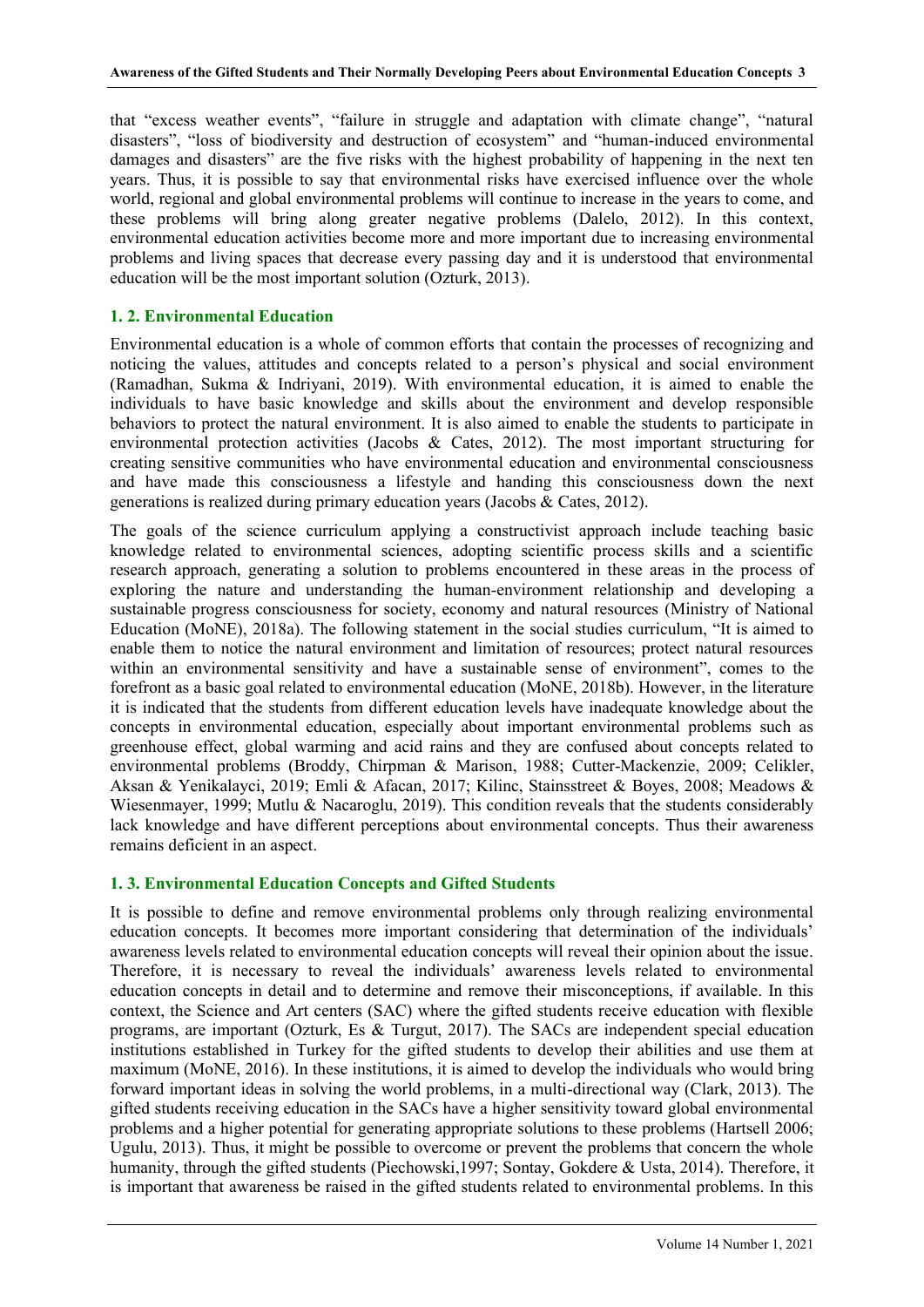context it is primarily significant to determine their awareness related to environmental education concepts.

In the literature there are studies on the gifted students and environment. However, number of these studies are inadequate in Turkey (Aydin, Coskun, Kaya & Erdonmez, 2011; Cal, 2019; Mutlu & Nacaroglu, 2019; Sarac & Ozarslan, 2018; Ugulu, Akkaya & Erkol, 2013). On the other hand, the literature includes a limited number of comparative studies on the gifted students and their normally developing peers, related to environment. The extent of these studies comprises a comparative examination of environmental perceptions (Karaya, Unal, Cimen & Yilmaz, 2018), attitude toward recycling and its environmental impacts (Bakar, Avan & Aydinli, 2018), correlation between environmental consciousness, environmental attitude, curiosity and exploration (Saricam & Sahin, 2015), attitude toward environment (Ugulu, 2013), scientific creative solutions to environmental problems (Oz-Aydin & Ayverdi, 2014) and environmental behaviors (Sontay, Gokdere & Usta 2014). As a consequence, it is seen that the studies mainly have addressed environmental consciousness, perceptions, attitudes and environmental literacy of the gifted and normally developing students. In the present study, in contradistinction to other studies, it was endeavored to determine the awareness of the gifted students and their normally developing peers related to environmental education concepts. It is expected that the results to be acquired from comparing the awareness levels of the students with different learning levels related to environmental education concepts and assessing the extent of fulfilling environmental education activities conducted in different curricula, will contribute to the environmental education studies and to the researchers who intend to conduct studies in this field. In addition, it was endeavored to determine how their awareness related to environmental education concepts which are among the important components of the curricula, varied according to the gender, age range and class level variables. This study is also expected to offer an integrated perspective regarding the extent of fulfilling environmental education activities conducted in schools. Within the scope of the study, answers were sought to the following problems.

What are the awareness levels of the gifted students and normally developing peers related to environmental education concepts?

Do the environmental education concepts awareness scores of the gifted students and normally developing peers show a significant difference in terms of the overall scale and its subscales?

Is there a significant difference between the environmental education concepts awareness scores of the gifted students and normally developing peers in terms of gender?

Is there a significant difference between the environmental education concepts awareness scores of the gifted students and normally developing peers from different age ranges?

Is there a significant difference between the environmental education concepts awareness scores of the gifted students and normally developing peers from different class levels?

## **2. Method**

## **2. 1. Research Design**

In this research, it was aimed to examine the awareness of the gifted and normally developing secondary school students related to environmental education concepts. In line with this purpose, the survey design, which is one of quantitative research methods, was used in the research. Survey design is a quantitative research design which describes features of a sample such as ability, attitude, interest and skill concerning an incident, situation or a subject and usually studies on larger samples (Buyukozturk, Cakmak, Akgun, Karadeniz & Demirel, 2011).

## **2. 2. Research Participants**

The study was conducted with 209 gifted students (111 females, 98 males) receiving education in a SAC in the Eastern Anatolia and 250 students (136 females, 114 males) receiving education in public schools during the fall term of the 2019-2020 school year. Table 1 shows the demographic information of the participants in the study.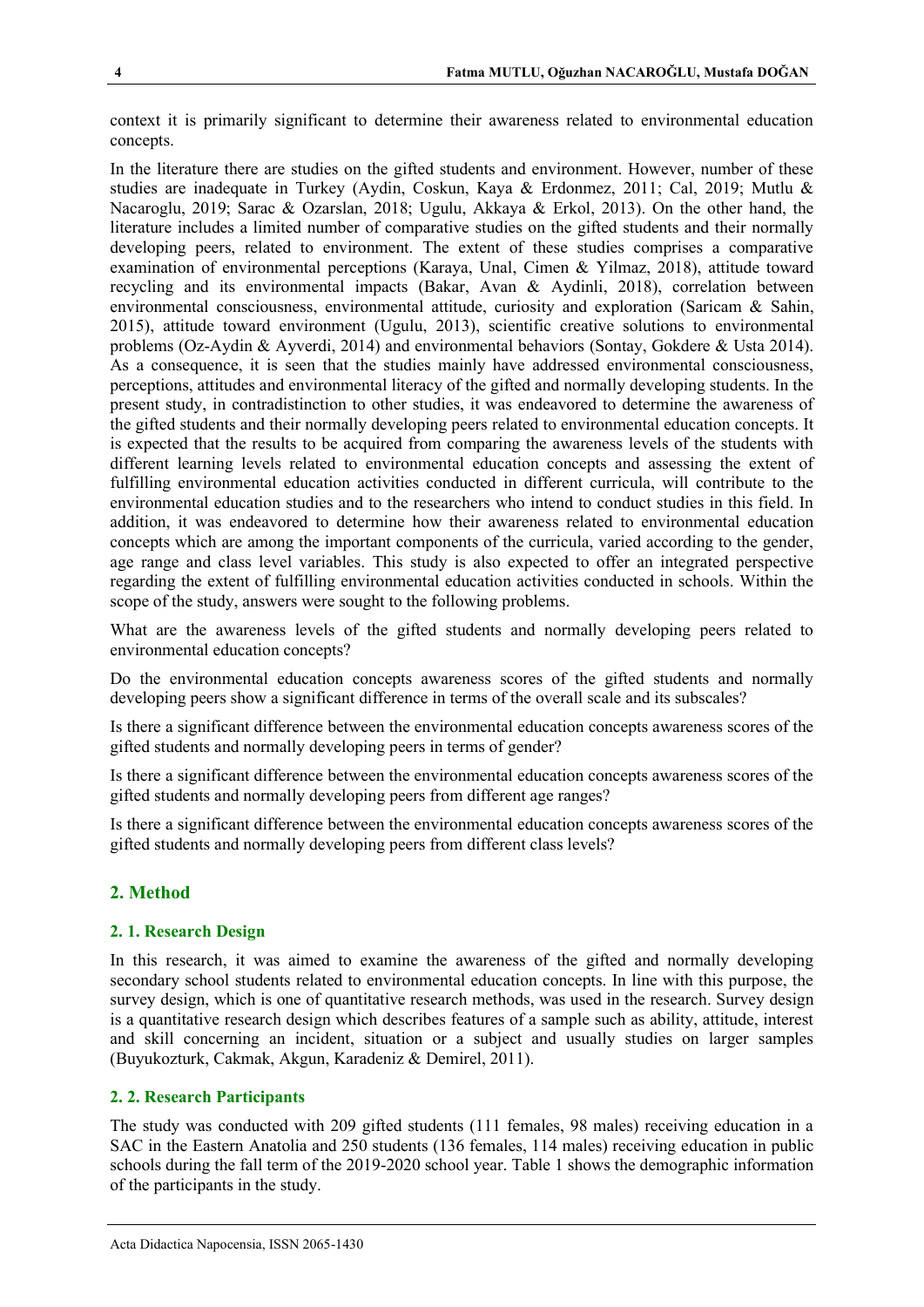| <b>Development level</b> | <b>Variables</b> | Demographic<br>characteristics |     | $\%$ |
|--------------------------|------------------|--------------------------------|-----|------|
|                          | Gender           | Female                         | 111 | 53.1 |
|                          |                  | Male                           | 98  | 46.9 |
| <b>Gifted Student</b>    |                  | $9 - 11$                       | 100 | 47.8 |
|                          | Age              | $12 - 15$                      | 109 | 52.2 |
|                          | Class            | Fifth grade                    | 58  | 27.8 |
|                          |                  | Sixth grade                    | 54  | 25.8 |
|                          |                  | Seventh grade                  | 57  | 27.3 |
|                          |                  | Eighth grade                   | 40  | 19.1 |
|                          | Gender           | Female                         | 136 | 54.4 |
|                          |                  | Male                           | 114 | 45.6 |
|                          |                  | $9 - 11$                       | 107 | 42.8 |
| Normally Developing      | Age              | $12 - 15$                      | 143 | 57.2 |
| Student                  |                  | Fifth grade                    | 78  | 31.2 |
|                          | Class            | Sixth grade                    | 56  | 22.4 |
|                          |                  | Seventh grade                  | 48  | 19.2 |
|                          |                  | Eighth grade                   | 68  | 27.2 |

**Table 1.** Demographic information of the participants

The accessible population of the study consisted of 722 gifted students receiving education in the SAC in the province where the study was conducted. While the students' class levels varied between fifth and eighth grades, their age ranges varied between 9-15 years. The sample of the study was selected by using the convenience sampling method and accessing at least 10% of the accessible population.

#### **2. 3. Data Collection Tools**

In this research the Environmental Education Concepts Awareness Scale (EECAS), developed by Otun, Artun, Temur, and Tozlu (2017) was used as data collection tool. Before using the scale, the researchers who developed the scale were contacted and necessary permissions were obtained from them. The scale comprises 22 items including the following subscales; "Greenhouse Effect", "Human Effect", "Causes of Global Warming", "Environmental Pollution", "Environmental Consciousness", and "Importance of Environmental Protection". In order to provide reliability for the data collection tool, the Cronbach's alpha value was calculated by Otun, Artun, Temur, and Tozlu (2017) and also in the present study. In this context, the reliability coefficient of the scale was found to be .75 by the researchers who developed the scale and .86 in the present study. The reliability coefficient value for each subscale was found to be; .72 for the Greenhouse Effect, .77 for the Human Effect, .70 for the Causes of Global Warming, .69 for the Environmental Pollution, .76 for the Environmental Consciousness and .84 for the Importance of Environmental Protection.

#### **2. 4. Data Analysis**

Descriptive statistical analyses were performed for the purpose of applying inferential statistics related to the scores obtained by the participants from the scale within the scope of the study. In order to check whether or not the scores obtained from the scale varied according to the gender, class level and age variables or not; whether the scores were normally distributed according to these variables was checked at first. The values determined are shown in Table 2.

| Level  |        | <b>Variables</b> | Mean  | Median | Skewness | <b>Kurtosis</b> | Min. | Max. |
|--------|--------|------------------|-------|--------|----------|-----------------|------|------|
|        | Gender | Male             | 90.81 | 92.40  | .224     | $-.307$         | 74   | 110  |
| Gifted |        | Female           | 89.05 | 89.00  | $-939$   | .784            | 45   | 107  |
|        | Class  | Fifth grade      | 90.06 | 88.00  | .753     | .524            | 74   | 110  |
|        |        | Sixth grade      | 88.53 | 88.00  | $-969$   | .590            | 45   | 106  |

**Table 2.** Descriptive statistical findings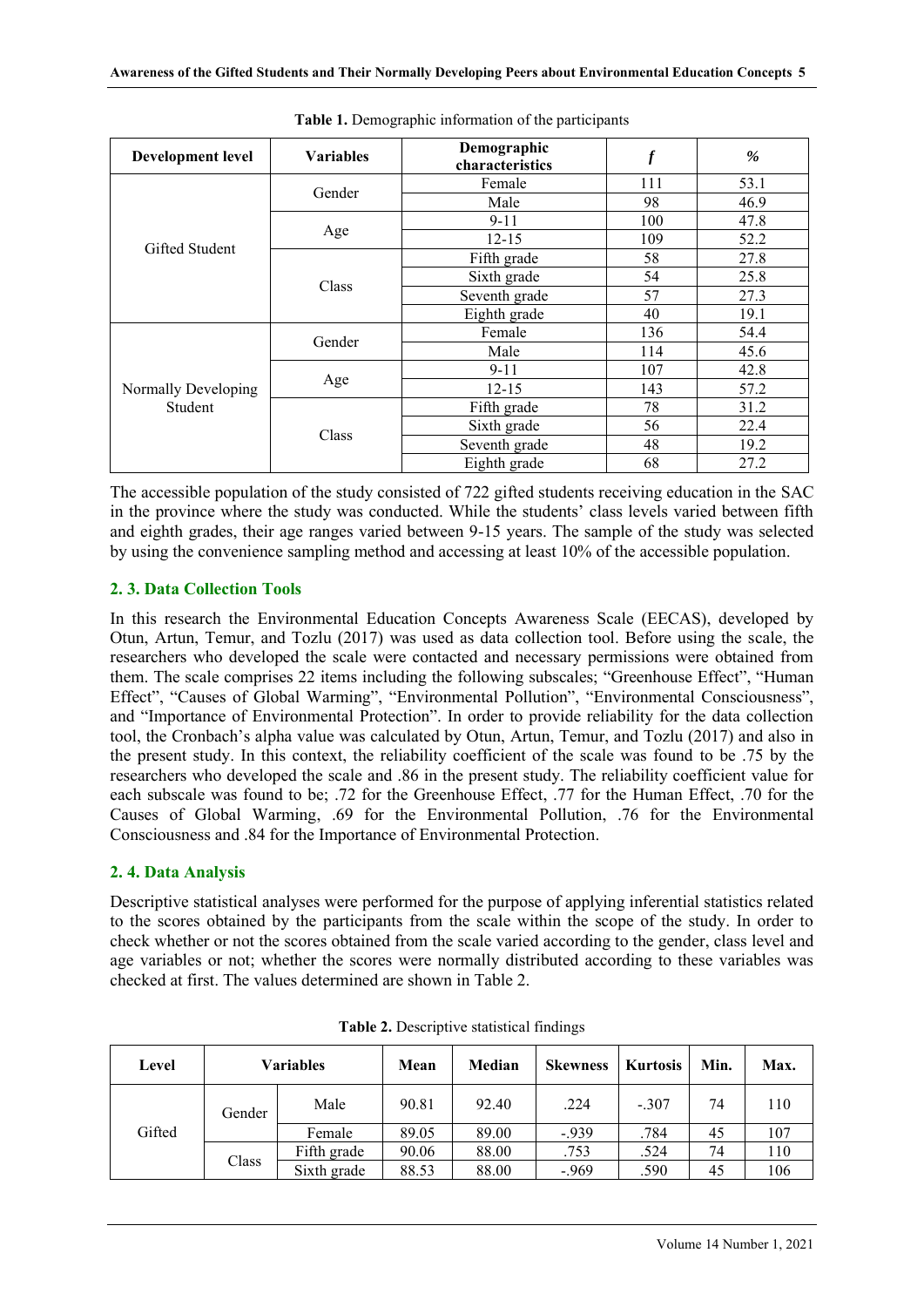|                        |        | Seventh grade | 90.59 | 90.00 | .209    | $-425$   | 75 | 106 |
|------------------------|--------|---------------|-------|-------|---------|----------|----|-----|
|                        |        | Eighth grade  | 90.40 | 90.50 | .268    | .199     | 75 | 107 |
|                        |        | $9 - 11$      | 89.54 | 88.00 | .464    | $-0.012$ | 74 | 110 |
|                        | Age    | $12 - 15$     | 90.19 | 90.00 | .076    | .615     | 45 | 107 |
|                        | Gender | Male          | 78.84 | 81.00 | $-.639$ | $-0.022$ | 40 | 110 |
|                        |        | Female        | 83.47 | 84.00 | $-911$  | .541     | 39 | 110 |
|                        |        | Fifth grade   | 77.82 | 80.00 | $-.824$ | .651     | 44 | 102 |
| Normally<br>Developing | Class  | Sixth grade   | 80.92 | 84.00 | .226    | .623     | 39 | 100 |
|                        |        | Seventh grade | 83.50 | 84.50 | $-.856$ | .282     | 49 | 104 |
|                        |        | Eighth grade  | 84.27 | 87.00 | $-.844$ | .099     | 40 | 110 |
|                        |        | $9 - 11$      | 79.00 | 81.00 | $-912$  | .715     | 44 | 102 |
|                        | Age    | $12 - 15$     | 83.13 | 85.00 | $-.855$ | .710     | 39 | 110 |

When examining the EECAS total scores of the participants in terms of gender, class level and age, it was determined that while the mean and median values were very close to each other, the kurtosis and skewness values ranged from  $(-1)$  to  $(+1)$ . Considering from this point of view, it can be asserted that the scores obtained from the scale were normally distributed in terms of gender, class level and age (Fraenkel & Wallen, 2006). Thus, the independent samples t-test was used to compare the scale scores of the female and male participants in terms of the gender and age variables and the ANOVA was used to compare the scores in terms of class level. In addition, the effect size (Eta squared) values showing the effect degree of the independent variable of the dependent variable were calculated. The calculated effect size is interpreted to be "low" if it is between  $0.01 \le \eta^2 < 0.06$ , "moderate" if it is between  $0.06 \le$  $η<sup>2</sup> < 0.14$  and "large" if it is between  $η<sup>2</sup> ≥ 0.14$  (Cohen, 1988). In order to determine the agreement levels of the gifted and normally developing students for the items in the subscales in the EECAS, the option number-1/option number formula was used. The reason for using this formula was to make the discontinuous answer options continuous and to facilitate interpretation of the data acquired statistically. In this context, the point range of the EECAS, which is a five-point likert scale, is illustrated in Table 3.

|  |  | Table 3. Point range of the scale |
|--|--|-----------------------------------|
|--|--|-----------------------------------|

| <b>EECAS</b>      |               |  |  |  |  |
|-------------------|---------------|--|--|--|--|
| Strongly disagree | $1.00 - 1.80$ |  |  |  |  |
| Disagree          | 1.81-2.60     |  |  |  |  |
| Uncertain         | $2.61 - 3.40$ |  |  |  |  |
| Agree             | 3.41-4.20     |  |  |  |  |
| Strongly agree    | $4.21 - 5.00$ |  |  |  |  |

#### **3. Results**

#### **3. 1. Awareness Levels of the Gifted and Normally Developing Students Related to Environmental Education Concepts**

Within the scope of the study, an answer was sought to the following question; "What are the awareness levels of the gifted students and normally developing peers related to environmental education concepts?". In this context, Table 4 shows the descriptive statistical findings related to the EECAS scores of the gifted and normally developing students.

| Group          | <b>EECAS</b>                   |     | ⊽    | S.s.  | Min. | Max |
|----------------|--------------------------------|-----|------|-------|------|-----|
|                | Greenhouse Effect              |     | 4.09 | 2.57  | 10   |     |
|                | Human Effect                   |     | 4.13 | . .64 | O    |     |
| Gifted Student | Causes of Global Warming       |     | 4.07 | 2.11  |      | 20  |
|                | <b>Environmental Pollution</b> | 209 | 3.91 | 77    | 4    |     |

**Table 4.** Descriptive statistical findings related to the eecas scores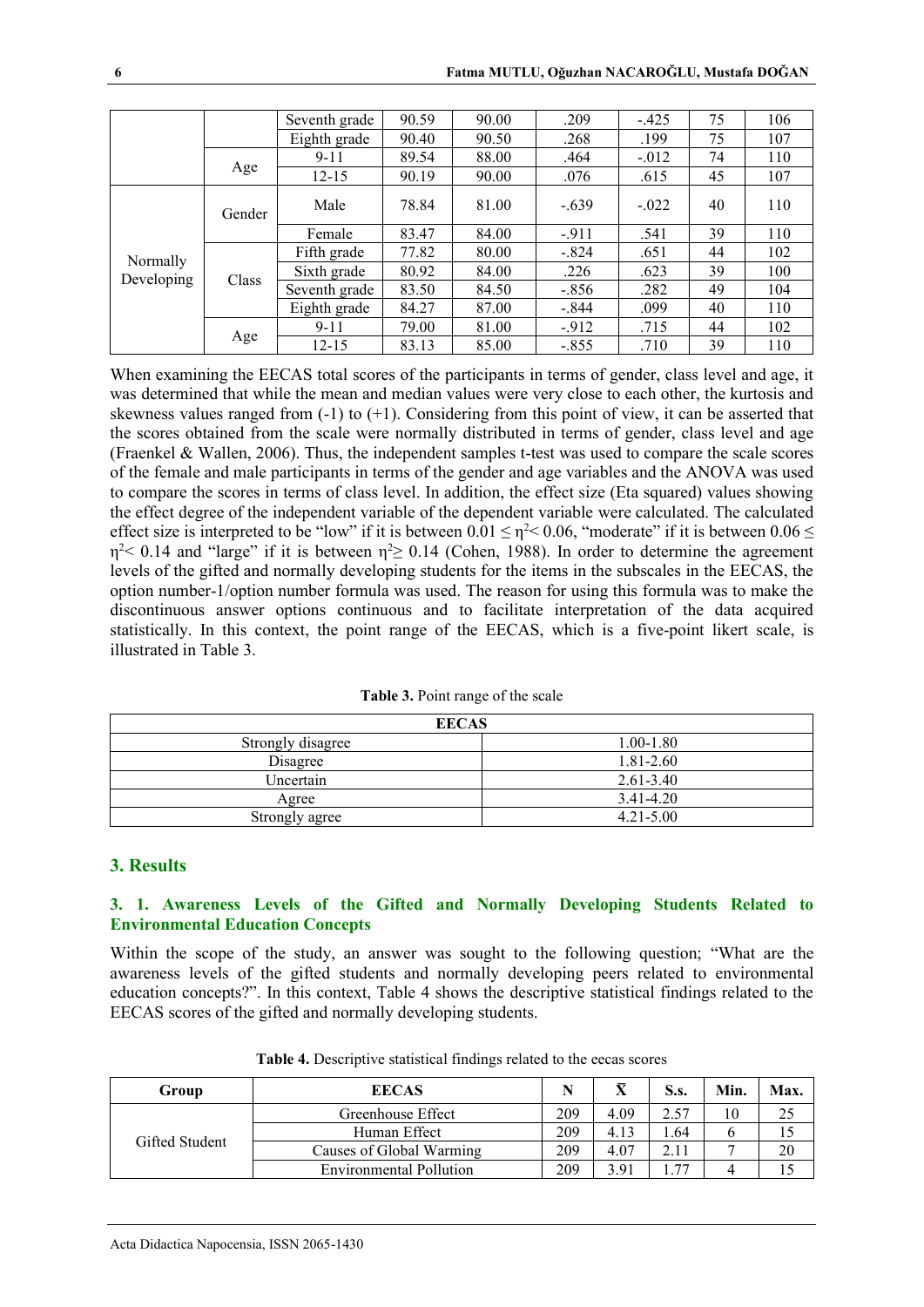|                                | <b>Environmental Consciousness</b>            | 209 | 4.08 | 2.04 | 6  | 20  |
|--------------------------------|-----------------------------------------------|-----|------|------|----|-----|
|                                | Importance of Environmental Protection        | 209 | 4.20 | 1.28 |    | 15  |
|                                | <b>Total Scale</b>                            |     | 4.08 | 1.90 | 45 | 110 |
|                                | Greenhouse Effect                             | 250 | 3.30 | 3.78 |    | 25  |
|                                | Human Effect                                  |     | 4.27 | 3.16 |    | 15  |
|                                | Causes of Global Warming                      |     | 3.64 | 3.55 |    | 20  |
| Normally<br>Developing Student | <b>Environmental Pollution</b>                |     | 3.70 | 2.92 | 2  | 15  |
|                                | <b>Environmental Consciousness</b>            | 250 | 3.83 | 3.85 | 4  | 20  |
|                                | <b>Importance of Environmental Protection</b> |     | 3.64 | 2.90 |    | 15  |
|                                | <b>Total Scale</b>                            | 250 | 3.69 | 2.41 | 39 | 110 |

When examining Table 4, it was determined that the lowest total score obtained by the gifted students was 45 and their highest total score was 110. The lowest total score of the normally developing students was 39 and their highest total score was 110. The total mean score was found to be 4.08 for the gifted students and 3.69 for the normally developing students. This result showed that EECAS mean score of the gifted and normally developing students from the EECAS was "high" in the point range of *agree*. When examining the scale subscales, the gifted students indicated their views as *agree*  in all subscales. The normally developing students, on the other hand, indicated their views as *strongly agree* in the items in the "*Human Effect"* subscale at the agreement level of 4.27 and *uncertain* in the items in the "*Greenhouse Effect*" subscale at the level of 3.30.

## **3. 2. Comparing the Environmental Education Concepts Awareness Scores of the Gifted and Normally Developing Students**

Within the scope of the study, an answer was sought to the following question; "Do the environmental education concepts awareness scores of the gifted students and normally developing peers show a significant difference in terms of the overall scale and its subscales?". In this comparison, the EECAS scores of the two groups were examined individually in terms of each subscale and the results are shown in Table 5.

| <b>Subscale</b>    | Development | $\bar{\mathbf{X}}$<br>N |       | <b>S.s.</b> | Levene's Test |              | sd  | t        | p       |
|--------------------|-------------|-------------------------|-------|-------------|---------------|--------------|-----|----------|---------|
|                    | Level       |                         |       |             | F             | $\mathbf{p}$ |     |          |         |
| Greenhouse Effect  | Gifted      | 209                     | 20.45 | 2.57        | 23.503        | .000         | 457 | 12.742   | $.000*$ |
|                    | Normal      | 250                     | 16.52 | 3.78        |               |              |     |          |         |
| Human Effect       | Gifted      | 209                     | 12.39 | 1.64        | 35.669        | .000         | 457 | $-1.745$ | .067    |
|                    | Normal      | 250                     | 12.82 | 3.16        |               |              |     |          |         |
| Causes of Global   | Gifted      | 209                     | 16.29 | 2.11        | 53.155        | .000         | 457 | 6.103    | $.000*$ |
| Warming            | Normal      | 250                     | 14.58 | 3.55        |               |              |     |          |         |
| Environmental      | Gifted      | 209                     | 11.74 | 1.77        | 37.645        | .000         | 457 | 2.740    | $.006*$ |
| Pollution          | Normal      | 250                     | 11.11 | 2.92        |               |              |     |          |         |
| Environmental      | Gifted      | 209                     | 16.35 | 2.04        | 51.479        | .000         | 457 | 3.301    | $.001*$ |
| Consciousness      | Normal      | 250                     | 15.37 | 3.85        |               |              |     |          |         |
| Importance of      | Gifted      | 209                     | 12.63 | 1.28        |               |              |     |          |         |
| Environmental      | Normal      | 250                     | 10.94 | 2.90        | 113.962       | .000         | 457 | 7.772    | $.000*$ |
| Protection         |             |                         |       |             |               |              |     |          |         |
| <b>Total Scale</b> | Gifted      | 209                     | 89.88 | 8.21        | 37.245        | .000         | 457 | 7.536    | $.000*$ |
|                    | Normal      | 250                     | 81.36 | 14.50       |               |              |     |          |         |

**Table 5.** Independent samples t-test results related to the EECAS scores of the gifted and normally developing students

 $p^* < 05$ 

When examining Table 5, it was determined that there was a statistically significant difference between the EECAS mean scores of the gifted and normally developing students (Gifted=89.88; Normally developing  $=81.36$ ), in favor of the gifted students (p=.000<.05, t =7.536). In addition, a statistically significant difference was observed in favor of the gifted students between the mean scores of the gifted and normally developing students in the *"Greenhouse Effect"*, "*Causes of Global*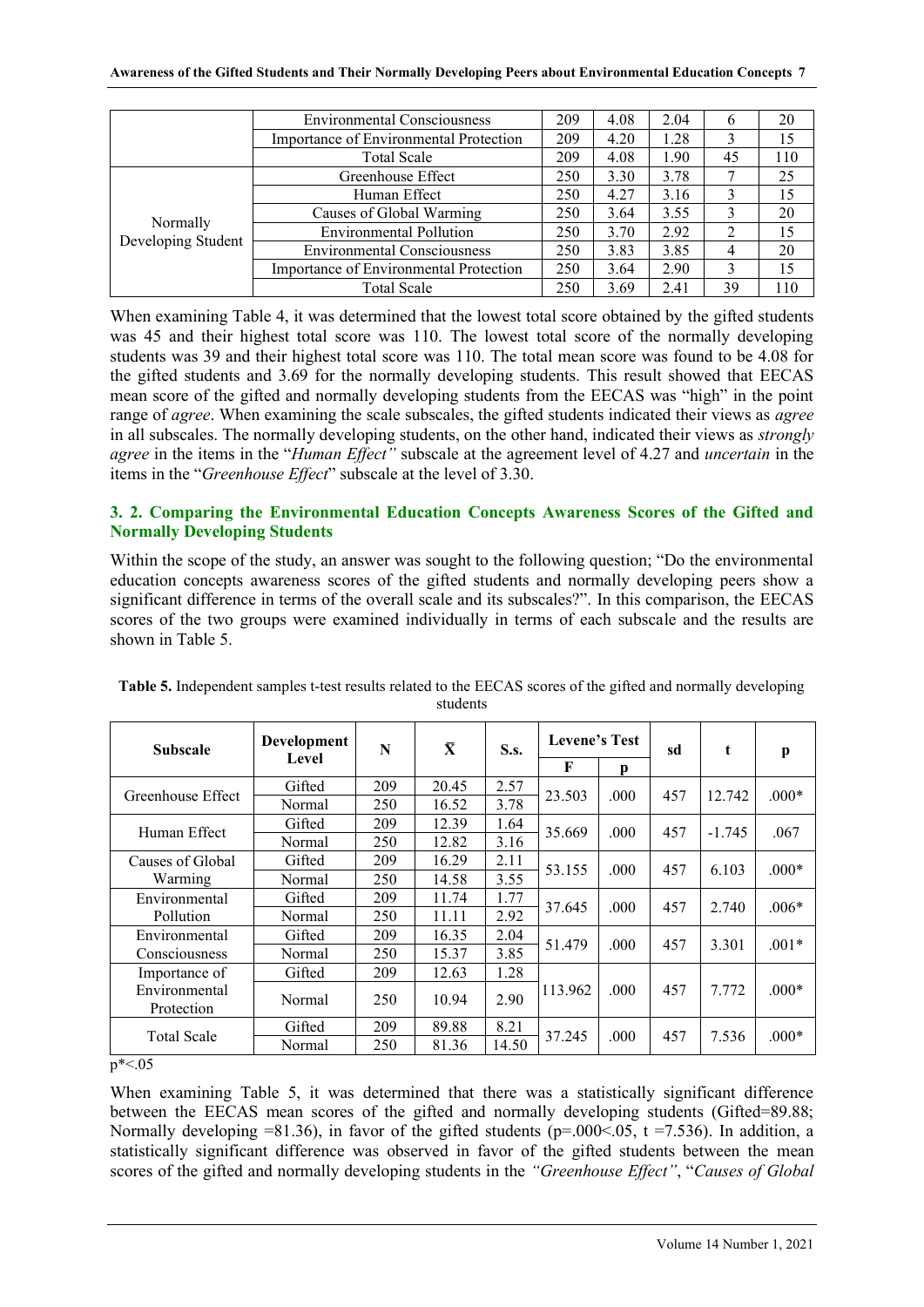*Warming"*, "*Environmental Pollution"*, "*Environmental Consciousness"* and "*Importance of Environmental Protection"* subscales in the scale. However, it was found that there was no difference between the "*Human Effect"* subscale scores, in terms of development level [t(457)= -1.745; p=.067>.05].

## **3. 3. Examining the Environmental Education Concepts Awareness Scores of the Gifted and Normally Developing Students in Terms of the Gender Variable**

Within the scope of the study, an answer was sought to the following question; "Is there a significant difference between the environmental education concepts awareness scores of the gifted students and normally developing peers in terms of gender?". In this context, the independent samples t-test was conducted to compare the scores obtained by each group from the overall scale and each subscale in terms of gender. The results are shown in Table 6.

| Group                       | <b>Subscale</b>             | Gender | N   | $\bar{\mathbf{X}}$ | S.s.  | <b>Levene's Test</b> |      | sd  | t        | $\mathbf{p}$   |
|-----------------------------|-----------------------------|--------|-----|--------------------|-------|----------------------|------|-----|----------|----------------|
|                             |                             |        |     |                    |       | F                    | p    |     |          |                |
|                             | Greenhouse Effect           | Male   | 98  | 20.61              | 2.52  | .083                 | .774 | 207 | .830     | .408           |
|                             |                             | Female | 111 | 20.31              | 2.62  |                      |      |     |          |                |
|                             | Human Effect                | Male   | 98  | 12.45              | 1.54  | 1.942                | .165 | 207 | .510     | .611           |
|                             |                             | Female | 111 | 12.34              | 1.74  |                      |      |     |          |                |
|                             | Causes of Global            | Male   | 98  | 16.55              | 1.98  | .358                 | .550 | 207 | 1.638    | .103           |
| <b>Gifted Student</b>       | Warming                     | Female | 111 | 16.07              | 2.21  |                      |      |     |          |                |
|                             | Environmental               | Male   | 98  | 11.87              | 1.81  | .365                 | .546 | 207 | 1.002    | .318           |
|                             | Pollution                   | Female | 111 | 11.63              | 1.74  |                      |      |     |          |                |
|                             | Environmental               | Male   | 98  | 16.48              | 1.90  | .306                 | .581 | 207 | .899     | .370           |
|                             | Consciousness               | Female | 111 | 16.23              | 2.17  |                      |      |     |          |                |
|                             | Importance of               | Male   | 98  | 12.82              | 1.01  |                      |      | 207 |          |                |
|                             | Environmental<br>Protection | Female | 111 | 12.45              | 1.46  | 1.164                | .282 |     | 2.074    | $.039*$        |
|                             | Overall Scale               | Male   | 98  | 90.81              | 7.90  | .052                 | .819 | 207 | 1.552    | .122           |
|                             |                             | Female | 111 | 89.05              | 8.43  |                      |      |     |          |                |
|                             | Greenhouse Effect           | Male   | 114 | 16.12              | 3.62  | .781                 | .378 | 248 | $-1.521$ | .129           |
|                             |                             | Female | 136 | 16.85              | 3.90  |                      |      |     |          |                |
|                             | Human Effect                | Male   | 114 | 12.23              | 3.59  | 13.690               | .520 | 248 | $-2.704$ | $.007*$        |
|                             |                             | Female | 136 | 13.30              | 2.65  |                      |      |     |          |                |
|                             | Causes of Global            | Male   | 114 | 14.33              | 3.58  | .301                 | .584 | 248 | $-1.038$ | .300           |
|                             | Warming                     | Female | 136 | 14.80              | 3.52  |                      |      |     |          |                |
|                             | Environmental               | Male   | 114 | 10.84              | 3.14  | 3.067                | .081 | 248 | $-1.338$ | .182           |
|                             | Pollution                   | Female | 136 | 11.33              | 2.71  |                      |      |     |          |                |
|                             | Environmental               | Male   | 114 | 14.75              | 4.12  | 5.442                | .070 | 248 | $-2.358$ | $.019*$        |
|                             | Consciousness               | Female | 136 | 15.89              | 3.53  |                      |      |     |          |                |
|                             | Importance of               | Male   | 114 | 10.55              | 2.82  |                      |      |     |          | .058           |
| Normally developing student | Environmental<br>Protection | Female | 136 | 11.27              | 2.93  | .209                 | .648 | 248 | $-1.984$ |                |
|                             | Overall Scale               | Male   | 114 | 78.84              | 15.23 | 2.601                | .108 |     |          | $-2.544$ .012* |
|                             |                             | Female | 136 | 83.47              | 13.55 |                      |      | 248 |          |                |

**Table 6.** Findings related to the scale scores of the female and male students

 $p^* < 05$ 

When examining Table 6, it was determined that there was no statistically significant difference between the EECAS total mean scores obtained by the female and male gifted students  $(t(207) = 1.552$ ; p= .122>.05). However, it was found that there was a significant difference between the scores obtained by the female and male participants from the "*Importance of Environmental Protection"*  subscale in the scale  $[t(207)=2.074; p=.039<.05]$ . This difference was in favor of the male participants (Female participant=12.45<Male participant=12.82). It was determined that there was a statistically significant difference between the EECAS total mean scores of the female and male normally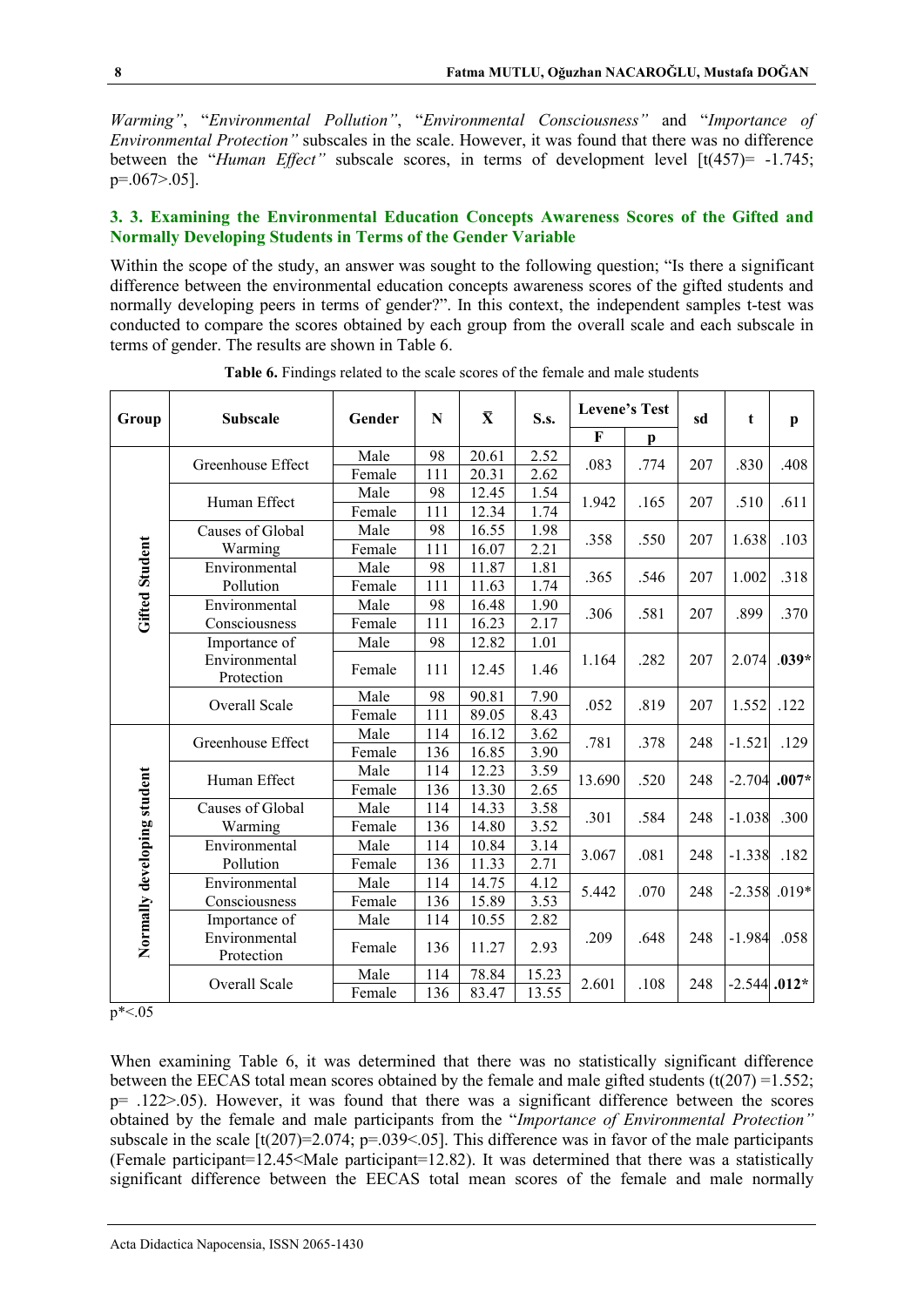developing students (t(248) = -2.544; p= .012<.05) and between scores of the "*Human Effect"*  (t(248)=-2.704; p=.007<.05) and *"Environmental Consciousness"* (t(248)= -2.358; p= .019<.05) subscales, in favor of the female participants.

## **3. 4. Examining the Environmental Education Concepts Awareness Scores of the Gifted and Normally Developing Students in Terms of the Age Variable**

Within the scope of the study, an answer was sought to the following question; "Is there a significant difference between the environmental education concepts awareness scores of the gifted students and normally developing peers from different age ranges?". In this context, the independent samples t-test was conducted to compare the scores obtained by each group from the overall scale and each subscale, in terms of age. The results are shown in Table 7.

| Group                       | <b>Subscale</b><br>Greenhouse Effect | Age<br>$9 - 11$<br>$12 - 15$ | N<br>100   | $\bar{\mathbf{X}}$ | S.s.           | <b>Test</b> |              |         |          |              |
|-----------------------------|--------------------------------------|------------------------------|------------|--------------------|----------------|-------------|--------------|---------|----------|--------------|
|                             |                                      |                              |            |                    |                |             |              | sd<br>t |          | $\mathbf{p}$ |
|                             |                                      |                              |            |                    |                | $\mathbf F$ | $\mathbf{p}$ |         |          |              |
|                             |                                      |                              |            | 20.32              | 2.40           | .367        | .545         | 207     | $-.721$  | .471         |
|                             |                                      |                              | 109        | 20.57              | 2.73           |             |              |         |          |              |
|                             | Human Effect                         | $9 - 11$                     | 100        | 12.52              | 1.50           | 2.942       | .088         | 207     | 1.032    | .303         |
|                             |                                      | $12 - 15$                    | 109        | 12.28              | 1.76           |             |              |         |          |              |
|                             | Causes of Global                     | $9 - 11$                     | 100        | 16.21              | 2.15           | .498        | .481         | 207     | $-.565$  | .572         |
| Gifted Student              | Warming                              | $12 - 15$                    | 109        | 16.37              | 2.08           |             |              |         |          |              |
|                             | Environmental                        | $9 - 11$                     | 100        | 11.59              | 1.91           | .800        | .372         | 207     | $-1.220$ | .224         |
|                             | Pollution                            | $12 - 15$                    | 109        | 11.88              | 1.63           |             |              |         |          |              |
|                             | Environmental                        | $9 - 11$                     | 100        | 16.40              | 1.92           | .286        | .593         | 207     | .310     | .757         |
|                             | Consciousness                        | $12 - 15$                    | 109        | 16.31              | 2.16           |             |              |         |          |              |
|                             | Importance of                        | $9 - 11$                     | 100        | 12.50              | 1.56           |             |              |         | $-1.419$ |              |
|                             | Environmental<br>Protection          | $12 - 15$                    | 109        | 12.75              | .96            | 2.507       | .115         | 207     |          | .157         |
|                             | Overall Scale                        | $9 - 11$                     | 100        | 89.54              | 7.69           | .196        | .658         | 207     | $-.573$  | .568         |
|                             |                                      | $12 - 15$                    | 109        | 90.19              | 8.69           |             |              |         |          |              |
|                             | Greenhouse Effect                    | $9 - 11$                     | 107        | 15.86              | 3.27           | 6.919       | .509         | 248     | $-2.370$ | $.019*$      |
|                             |                                      | $12 - 15$                    | 143        | 17.00              | 4.07           |             |              |         |          |              |
|                             | Human Effect                         | $9 - 11$                     | 107        | 12.60              | 3.30           | 1.004       | .317         | 248     | $-.919$  | .359         |
|                             |                                      | $12 - 15$                    | 143        | 12.97              | 3.05           |             |              |         |          |              |
|                             | Causes of Global                     | $9 - 11$                     | 107        | 14.02              | 2.98           | 9.943       | .102         | 248     | $-2.171$ | $.031*$      |
|                             | Warming                              | $12 - 15$                    | 143        | 15.00              | 3.88           |             |              |         |          |              |
|                             | Environmental                        | $9 - 11$                     | 107        | 11.25              | 2.82           | .425        | .515         | 248     | .655     | .513         |
|                             | Pollution                            | $12 - 15$                    | 143        | 11.00              | 3.00           |             |              |         |          |              |
|                             | Environmental                        | $9 - 11$                     | 107        | 15.00              | 3.90           | .736        | .392         | 248     | $-1.338$ | .182         |
|                             | Consciousness                        | $12 - 15$                    | 143        | 15.65              | 3.80           |             |              |         |          |              |
|                             | Importance of                        | $9 - 11$                     | 107        | 10.24              | 2.66           |             |              |         |          |              |
| Normally developing student | Environmental<br>Protection          | $12 - 15$                    | 143        | 11.47              | 2.96           | 1.476       | .225         | 248     | $-3.393$ | $.001*$      |
|                             | Overall Scale                        | $9 - 11$<br>$12 - 15$        | 107<br>143 | 79.00<br>83.13     | 13.12<br>15.26 | 1.936       | .165         | 248     | $-2.247$ | $.026*$      |

**Table 7.** Findings related to the scale scores of the students from different age ranges

 $p^* < 05$ 

Examining Table 7, it was determined that there was no statistically significant difference between the mean scores obtained by the gifted students from different age ranges from the overall EECAS and each subscale  $(p>0.05)$ . On the other hand, it was found that there was a statistically significant difference in favor of the participants in the age range of 12-15 years between the EECAS mean scores obtained by the normally developing secondary school students from different age ranges ( $t(248)$  =-2.247; p=.026<.05) and between the scores of "*Greenhouse Effect"* (t(248)=-2.370; p=.019<.05), *"Causes of Global Warming"* (t(248)=-2.171; p=.031<.05) and *"Importance of Environmental Protection"* (t(248)=-3.393; p=.001<.05) subscales.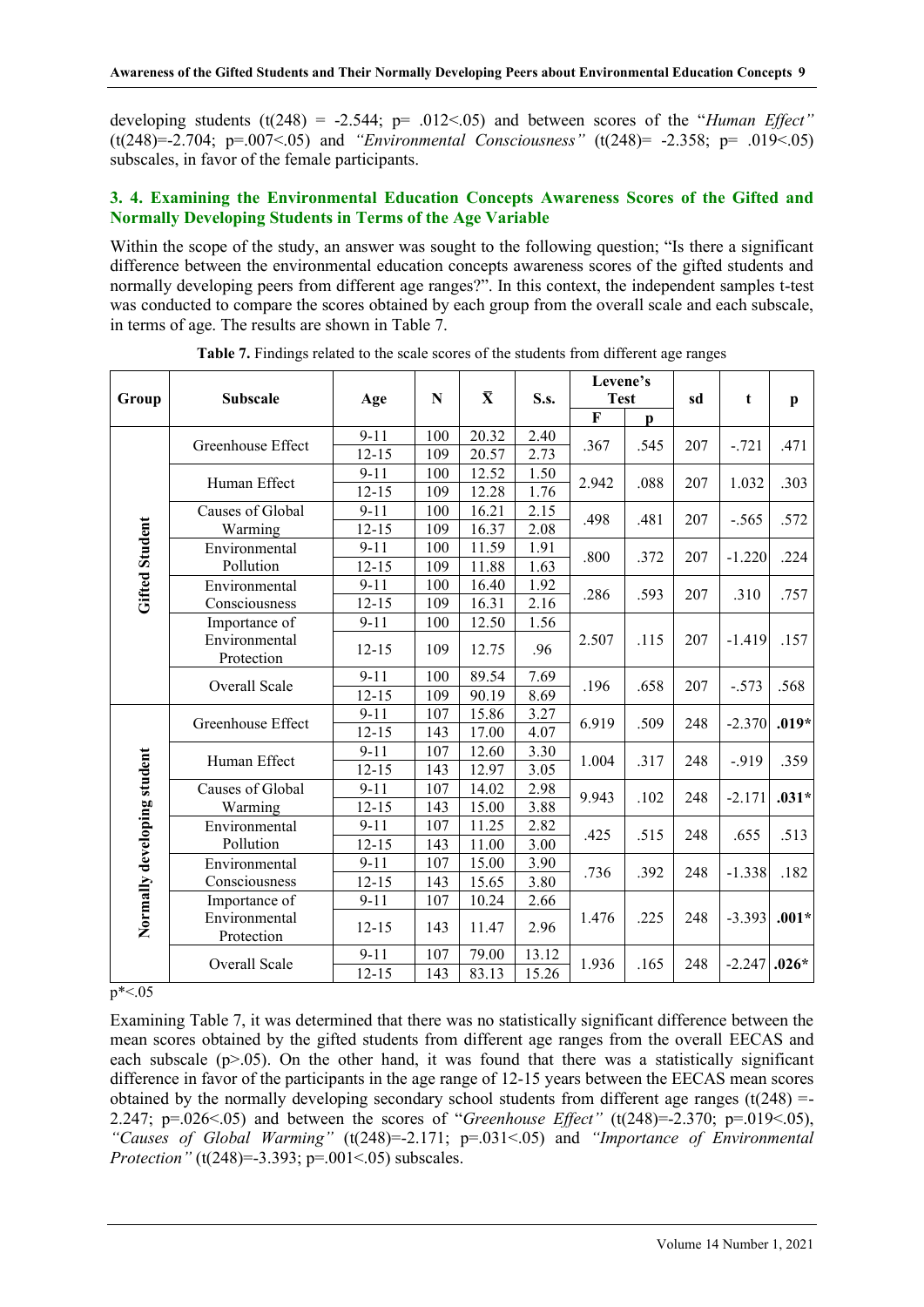### **3. 5. Examining the Environmental Education Concepts Awareness Scores of the Gifted and Normally developing students in Terms of the Class Level Variable**

Within the scope of the study, an answer was sought to the following question; "Is there a significant difference between the environmental education concepts awareness scores of the gifted students and normally developing peers from different class levels?". The ANOVA which is among parametric tests, was conducted to answer this sub-problem. In this context, Table 8 shows the ANOVA results.

| Group                     | <b>Subscales</b>                   | Source of  | Sum of         | df             | Mean of        | F     |              |
|---------------------------|------------------------------------|------------|----------------|----------------|----------------|-------|--------------|
|                           |                                    | Variance   | <b>Squares</b> |                | <b>Squares</b> |       | $\mathbf{p}$ |
|                           |                                    | Intergroup | 23.774         | $\overline{3}$ | 7.925          |       |              |
|                           | Greenhouse Effect                  | Intragroup | 1360.044       | 205            | 6.634          | 1.194 | .313         |
|                           |                                    | Total      | 1383.818       | 208            |                |       |              |
|                           |                                    | Intergroup | 7.534          | $\overline{3}$ | 2.511          |       |              |
|                           | Human Effect                       | Intragroup | 558.505        | 205            | 2.724          | .922  | .431         |
|                           |                                    | Total      | 566.038        | 208            |                |       |              |
|                           |                                    | Intergroup | 22.517         | $\overline{3}$ | 7.506          |       |              |
|                           | Causes of Global Warming           | Intragroup | 911.091        | 205            | 4.444          | 1.689 | .171         |
|                           |                                    | Total      | 933.608        | 208            |                |       |              |
|                           |                                    | Intergroup | 15.610         | $\overline{3}$ | 5.203          |       |              |
| <b>Gifted Student</b>     | <b>Environmental Pollution</b>     | Intragroup | 641.950        | 205            | 3.131          | 1.662 | .176         |
|                           |                                    | Total      | 657.560        | 208            |                |       |              |
|                           |                                    | Intergroup | 5.467          | $\overline{3}$ | 1.822          |       |              |
|                           | <b>Environmental Consciousness</b> | Intragroup | 868.332        | 205            | 4.236          | .430  | .732         |
|                           |                                    | Total      | 873.799        | 208            |                |       |              |
|                           |                                    | Intergroup | 6.786          | $\overline{3}$ | 2.262          |       |              |
|                           | Importance of Environmental        | Intragroup | 337.846        | 205            | 1.648          | 1.373 | .252         |
|                           | Protection                         | Total      | 344.632        | 208            |                |       |              |
|                           |                                    | Intergroup | 139.540        | $\overline{3}$ | 46.513         |       |              |
|                           | Overall Scale                      | Intragroup | 13910.469      | 205            | 67.856         | .685  | .562         |
|                           |                                    | Total      | 14050.010      | 208            |                |       |              |
|                           |                                    | Intergroup | 184.211        | $\overline{3}$ | 61.404         |       |              |
|                           | Greenhouse Effect                  | Intragroup | 3392.189       | 246            | 13.789         | 4.453 | $.005*$      |
|                           |                                    | Total      | 3576.400       | 249            |                |       |              |
|                           |                                    | Intergroup | 50.641         | $\overline{3}$ | 16.880         |       |              |
|                           | Human Effect                       | Intragroup | 2438.259       | 246            | 9.912          | 1.703 | .167         |
|                           |                                    | Total      | 2488.900       | 249            |                |       |              |
| rmally developing student |                                    | Intergroup | 196.067        | $\overline{3}$ | 65.356         |       |              |
|                           | Causes of Global Warming           | Intragroup | 2948.497       | 246            | 11.986         | 5.453 | $.001*$      |
|                           |                                    | Total      | 3144.564       | 249            |                |       |              |
|                           |                                    | Intergroup | 6.054          | 3              | 2.018          |       |              |
|                           | <b>Environmental Pollution</b>     | Intragroup | 2124.810       | 246            | 8.637          | .234  | .873         |
|                           |                                    | Total      | 2130.864       | 249            |                |       |              |
|                           |                                    | Intergroup | 24.159         | $\overline{3}$ | 8.053          |       |              |
|                           | <b>Environmental Consciousness</b> | Intragroup | 3668.497       | 246            | 14.913         | .540  | .655         |
|                           |                                    | Total      | 3692.656       | 249            |                |       |              |
| $\bar{\mathbf{z}}$        |                                    | Intergroup | 124.592        | 3              | 41.531         |       |              |
|                           | Importance of Environmental        | Intragroup | 1971.732       | 246            | 8.015          | 5.182 | $.002*$      |
|                           | Protection                         | Total      | 2096.324       | 249            |                |       |              |
|                           |                                    | Intergroup | 1786.983       | 3              | 595.661        |       |              |
|                           | Overall Scale                      | Intragroup | 50602.893      | 246            | 205.703        | 2.896 | $.036*$      |
|                           |                                    | Total      | 52389.876      | 249            |                |       |              |

|  |  |  | <b>Table 8.</b> Results of the ANOVA statistics |  |
|--|--|--|-------------------------------------------------|--|
|--|--|--|-------------------------------------------------|--|

 $p^* < 05$ 

When examining Table 8, it was determined that there was no significant difference between the mean scores obtained by the gifted students from the overall EECAS and each subscale, in terms of the class level variable  $(p>0.05)$ . On the other hand, it was found that there was a statistically significant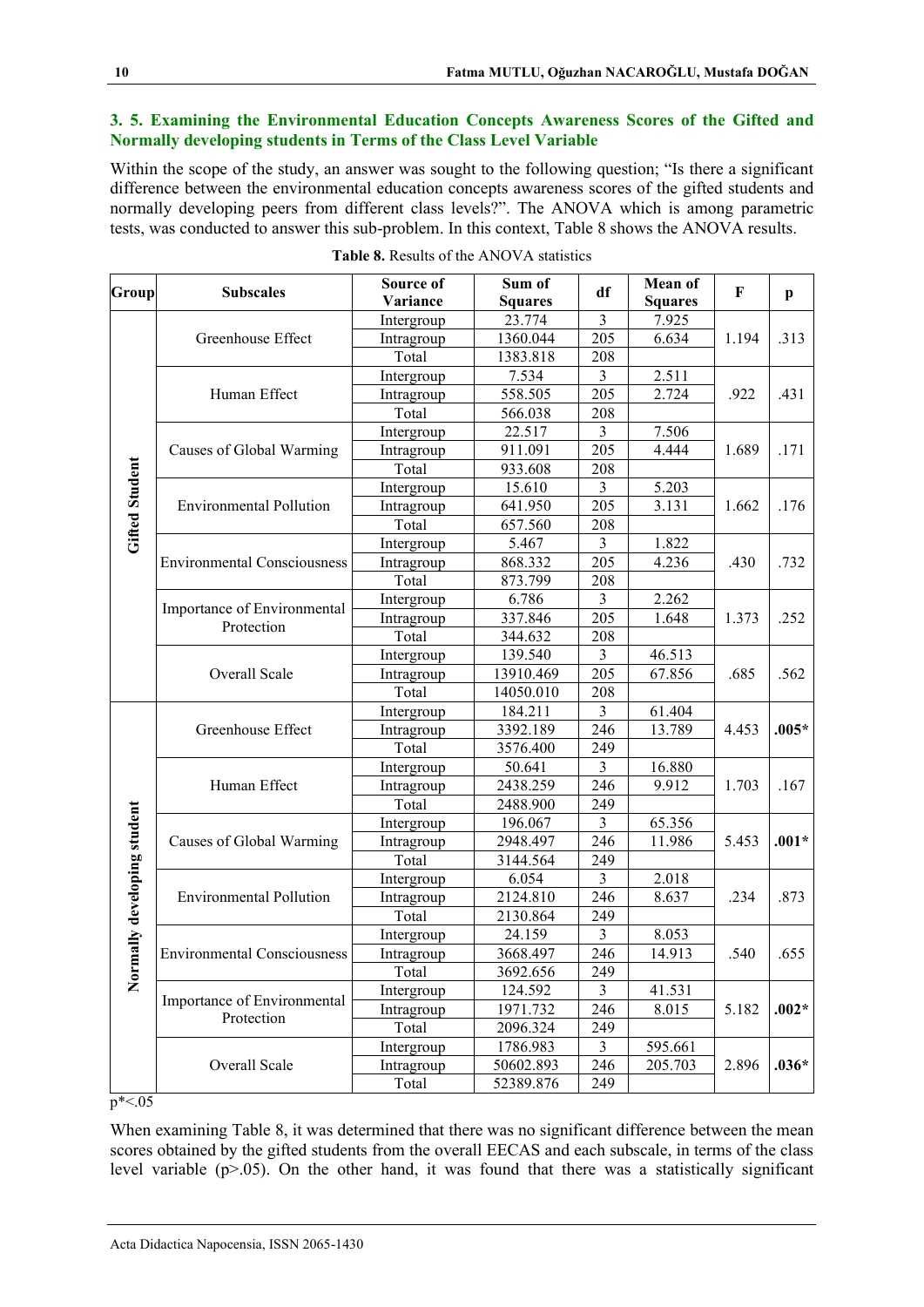difference between the scores obtained by the normally developing students from the overall scale [F(3-246) =2.896; p=.036<.05] and the "*Greenhouse Effect"* [F(3-246) =4.453; p=.005<.05], "*Causes of Global Warming"* [F(3-246) =5.453; p=.001<.05] and "*Importance of Environmental Protection"* [F(3-246) =5.453; p=.001<.05] subscales. The LSD (Least Significant Difference), which is one of Post Hoc tests, was used to determine the source of the difference. As the variances were homogeneously distributed, the LSD, which is among multiple comparison tests, was chosen (Kayri, 2009). In this context, it was determined that the mean scores obtained by the eighth grade students from the overall scale and from the "*Greenhouse Effect", "Causes of Global Warming"* and *"Importance of Environmental Protection"* subscales, were higher than the mean scores obtained by the students receiving education in the other class levels. The effect size which was calculated as .06, can be expressed to be at the moderate level. This finding showed that the normally developing eighth grade students had a higher awareness related to environmental education concepts, compared to the students from other grades.

## **4. Conclusion**

This study was conducted for the purpose of determining the awareness levels of the gifted students and normally developing peers related to environmental education concepts and their correlation according to the gender, age range and class level variables. When examining the awareness levels of the students related to environmental education concepts; the mean score of the overall scale was found to be 4.08 for the gifted students and 3.69 for the normally developing students. This result indicated that the EECAS mean score of the gifted and normally developing students was "high" in the point range of *agree*. However, the total mean score of the overall scale was found to be 89.88 for the gifted students and 81.36 for the normally developing students. Also the mean scores of the "*Greenhouse Effect*", "*Causes of Global Warming*", "*Environmental Pollution"*, "*Environmental Consciousness*" and "*Importance of Environmental Protection*" subscales in the scale, were in favor of the gifted students. This result demonstrated that the gifted students had higher awareness scores related to environmental education concepts, compared to their normally developing peers (Table 5). Accordingly, the students are expected to have high environmental sensitivities and high environmental awareness levels, in parallel with their levels of having basic concepts and skills related to environment (Otun, Artun, Temur & Tozlu, 2017). As no study was found in the literature aimed investigating the environmental education concepts awareness levels of the students via the same scale, the comparison of different study results remained limited. The fact that the gifted students had higher environmental education concepts awareness levels than the normally developing students, can be explained with not only the effectiveness of education programs applied in the SACs, but also can be associated with individual sufficiency of the gifted students (Akbas & Cetin, 2018).

In the literature, other studies on environment have found that the gifted students have higher environmental attitudes (Aydin, Coskun, Kaya & Erdonmez, 2011; Ugulu, Akkaya & Erkol, 2013) and their positive attitudes and sensitivities toward environment significantly vary compared to their normally developing peers (Ugulu, 2013; Sontay, Gokdere & Usta, 2014). Changes in the individuals' environmental knowledge, attitudes and behaviors may also affect their awareness levels (Evans et al., 2007; Okur & Yalcin-Ozdilek, 2012). At this point it can be interpreted that environmental education has a positive effect on the students' awareness related to environmental education concepts. The findings suggesting that the SAC students have higher metacognitive skills of recycling (Bakar, Avan & Aydinli, 2018), environmental attitude, curiosity and exploration scores (Saricam & Sahin, 2015) and environmental literacy (Sontay, Gokdere & Usta 2016) than their normally developing peers, are compatible with the findings of the present study. In the literature, it is stated that the gifted students show a greater interest in issues and problems that concern humanity and nature, have intense feelings about problems and make an effort to generate scientific creative solutions to environmental problems (Piechowski, 1997; Sak, 2012; Stuart & Beste, 2011). This great interest, curiosity and positive environmental attitude might be considered among the reasons for the gifted students to have a higher awareness related to environmental education concepts. In addition, it was concluded that the normally developing students responded to the items in the "*Greenhouse Effect"* subscale in the point range of *uncertain*. This result is supported by the studies suggesting that the students have insufficient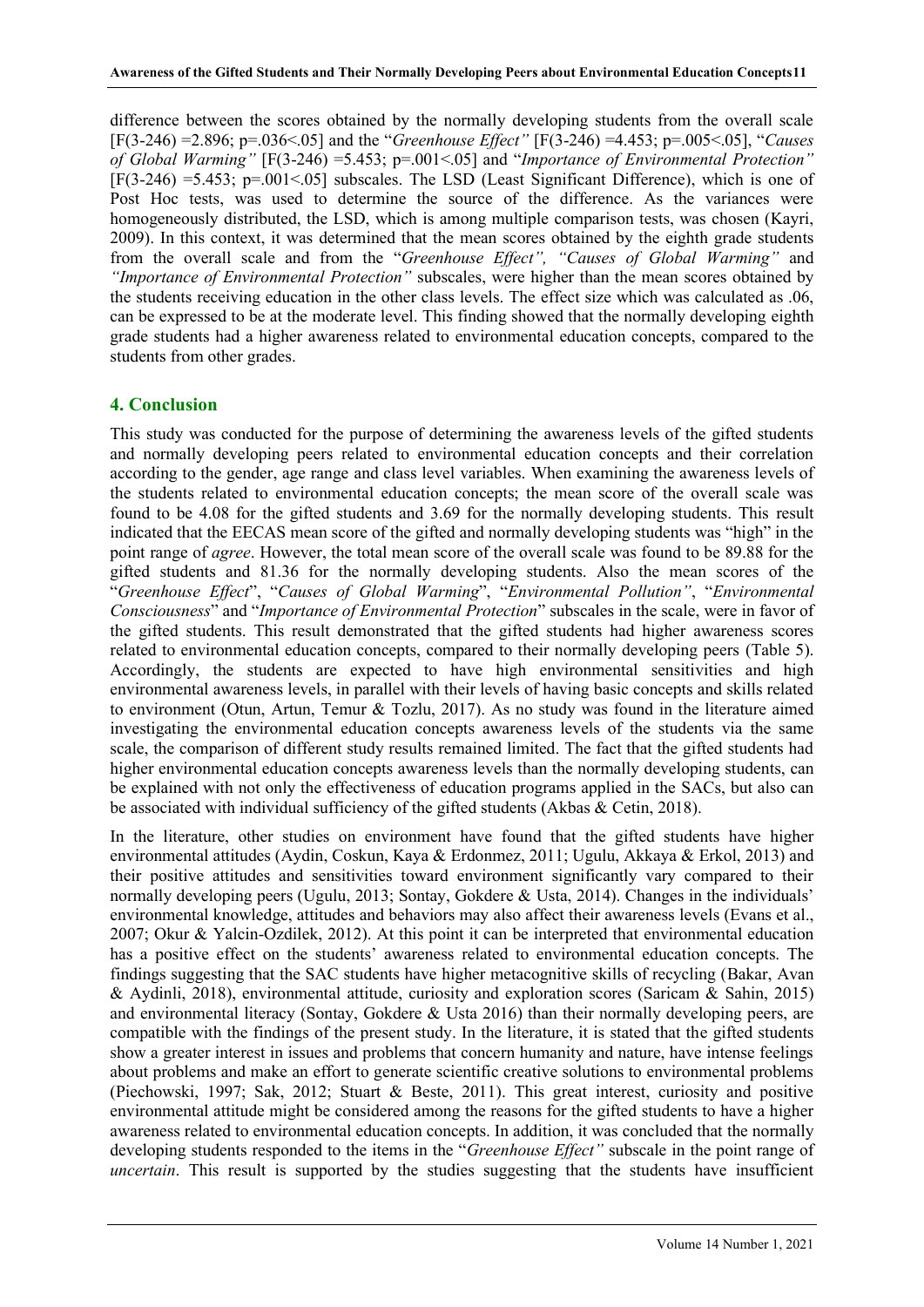information and some misconceptions about global warming (Aksan, 2011; Durkaya & Durkaya, 2018). Also the preferences of the gifted and normally developing students related to the subscales in the scale can be associated with end-of-process outputs of their awareness levels related to environmental education and the educational activities conducted in relevant educational institutions.

As a result of the study, it was determined that there was no significant difference between the EECAS total scores of the female and male gifted students (Table 6). In line with this result, it can be interpreted that gender did not cause a significant difference in the awareness of the gifted students related to environmental education concepts. Similarly, Sontay et al., (2014) determined that environmental behaviors of the gifted students did not vary according to gender. Also Esen (2011) found that environmental knowledge and environmental attitudes of the gifted students did not vary according to gender. However, this result is different from the results of studies on environmental attitude and gender (Aydin et al., 2011; Bakar, Avan & Aydinli, 2018; Sarac & Ozarslan, 2018; Ugulu, 2013). It was found that the female normally developing students had higher environmental education concepts awareness scores compared to the male students. In the study conducted by Atasoy and Erturk (2008), based on results of an environment success test applied to the secondary school students it was seen that the female students were more successful than the male students. In addition, there are studies suggesting that environmental attitudes vary in favor of the female students according to the gender variable (Aydin et al., 2011; Nalcaci & Beldag, 2012; Ugulu, 2013; Ugulu, Akkaya & Erol, 2013). Additionally, as the studies on environmental education do not have consistent results in terms of gender, there is a need for new studies in this field.

It was determined that there was no significant difference between the mean scores obtained by the gifted students from different age ranges from the overall EECAS and each subscale. Similarly, Ugulu (2013) and Ugulu et al., (2013) found that environmental attitudes of the gifted students did not vary according to age. However, it was found that there was a statistically significant difference in favor of the participants in the age range of 12-15 years between the EECAS mean scores obtained by the normally developing students from different age ranges and between the scores of the "*Greenhouse Effect"*, *"Causes of Global Warming"* and *"Importance of Environmental Protection"* subscales in the scale. Meydan and Dogu (2008) determined that environmental views of the second-stage primary education students positively increased as their age increased. This showed that the awareness levels of the gifted students related to environmental education concepts had a similar distribution in different age groups and the environmental education awareness levels of the normally developing students may increase with increasing age.

It was determined that there was no significant difference between the environmental education concepts awareness scores of the gifted students in terms of the class level variable. This result showed that the gifted students from different class levels had a similar awareness related to environmental education concepts. In addition, Aydin et al., (2011) indicated that environmental attitudes of the gifted students varied according to their class levels, but Ugulu (2013) and Ugulu et al., (2013) stated that the students' environmental attitudes did not significantly vary according to their class levels. It was determined that among the normally developing secondary school students, the mean scores of the "*Greenhouse Effect", "Causes of Global Warming",* and *"Importance of Environmental Protection"* subscales, were in favor of the eighth grade students. This result is compatible with the study conducted by Meydan and Dogu (2008), determining that environmental views of the primary school students positively increased as their class levels increased. Also in the studies by Atasoy and Erturk (2008) and Bakar et al., (2018), the environmental efficiency data related to the class level, supports the result of the present study. This may be interpreted as the fact that the awareness levels of the normally developing students related to environmental education concepts increased as their class levels increased. The fact that the eighth grade students had higher awareness scores related to environmental concepts, can also be associated with fact that the eighth grade students had acquired the environmental education subjects in their curriculum (Bakar et al., 2018). In addition, Sarac and Ozarslan (2018) determined that as the class level increased, the environmental consciousness improved better with the increase of metacognition level. The difference between the awareness scores of the gifted and normally developing students related to environmental education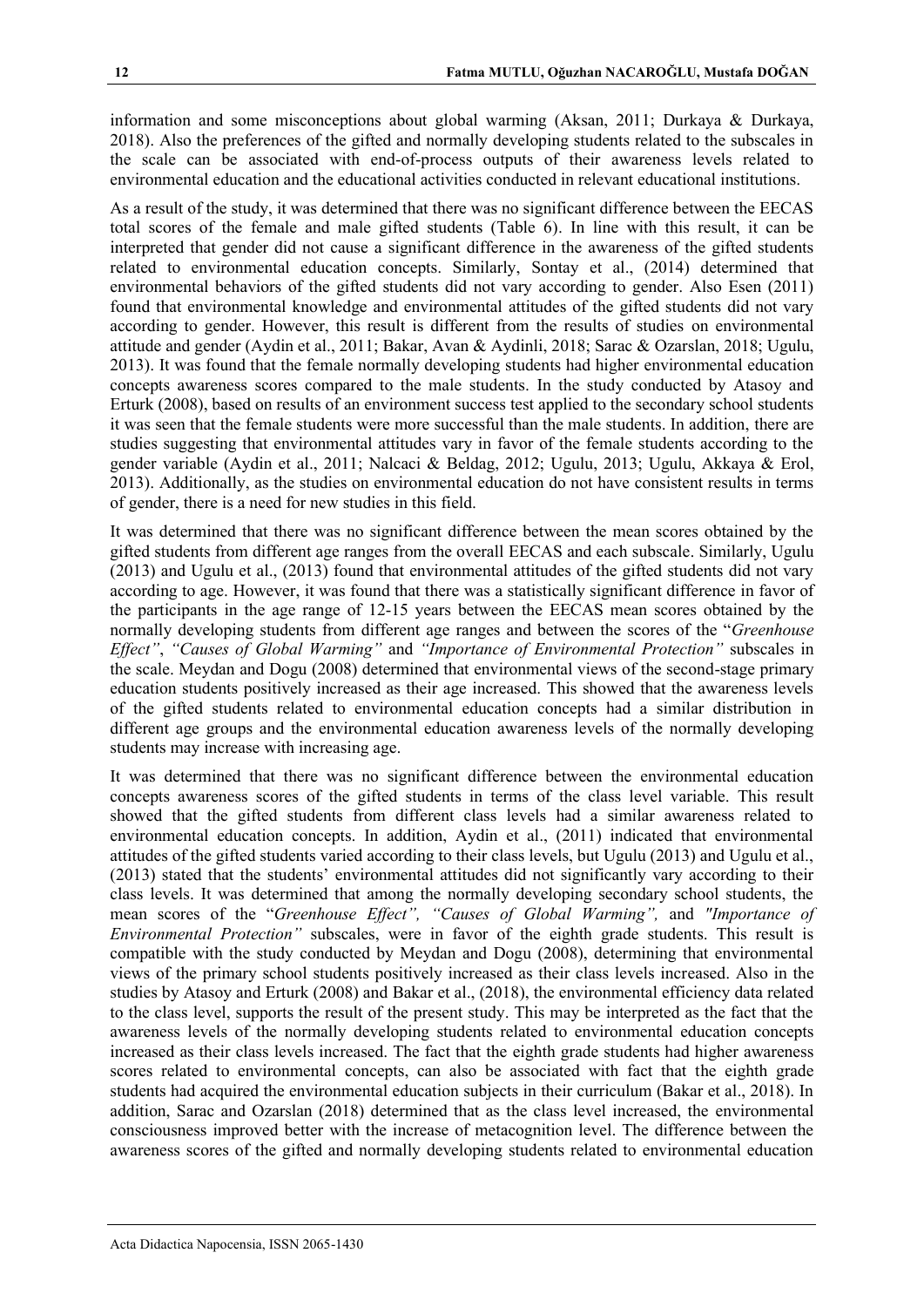concepts according to the class level can be associated with individual differences of the students and effectiveness of the curricula in schools.

The results of this study have an important potential for both brining environmental education in Turkey to the desired levels and protecting and sustaining the environment, owing to higher awareness levels of the gifted and normally developing students related to environmental education concepts. Based on the results acquired as a result of this study, the following recommendations can be made:

In order for the students to reach exact and scientific information about global warming and greenhouse effect, these subjects should be included in the curricula more often.

In order to obtain profound information about the awareness levels of the secondary school students related to environmental education concepts, qualitative researches can be planned using data collection tools such as observation and interview.

It can be asserted that there is a need for providing age-appropriate environmental education to children and conducting more detailed studies on awareness as they grow older.

Methods such as comics, project-based learning, argumentation and collaborative learning can be used in the environmental education process of the gifted and normally developing students.

More explanatory information should be given in the subjects related to environment, which may lead to misconceptions for the students and the teaching of these subjects should be concretized.

## **References**

Akbas, M. & Cetin, P. S. (2018). The investigation of gifted students' argumentation level and informal reasoning related to socioscientific issues. *Necatibey Faculty of Education Electronic Journal of Science and Mathematics Education 12*(1), 339-360.

Aksan, Z. (2011). *Pre-service elementary teachers perceptions and opinions about global warming.*  Ms Thesis, Ondokuz Mayıs University, Institute of Educational Sciences, Samsun.

Atasoy, E. & Erturk, H. (2008). A field study about environmental knowledge and attitudes of elementary school students. *Journal of Erzincan Faculty of Education, 10*(1), 105-122.

Aydin, F., Coskun, M., Kaya, H. & Erdonmez, I. (2011). Gifted students' attitudes towards environment: A case study from Turkey. *African Journal of Agricultural Research, 6*(7), 1876-1883.

Bakar, F., Avan, C. & Aydinli, B. (2018). The attitude comparison of gifted students and normal peers on the recycling and environmental effects. *Kastamonu Education Journal*, *26*(3), 935-944.

Broody, M., Chirpman, E. & Marion, S. (1988). An assessment of student knowledge in fourth, eight and eleventh grades of science and natural resource concepts related to acidic deposition. *Educational Resources Information Center (ERIC) Document,* ED: 291 551.

Buyukozturk, S., Cakmak, E. K., Akgun, O. E., Karadeniz , S. & Demirel, F. (2011). *Scientific research methods.* Ankara: Pegem Academic Publishing.

Cal, U. T. (2019). Investigation of environmental visual perceptions of gifted and talented students. *Journal of Innovative Research in Social Studies*, *2*(2), 135-148

Celikler, D., Aksan, Z. & Yenikalayci, N. (2019). The determination on the elementary school students' awareness related to the environment. *Inonu University Journal of the Faculty of Education, 20*(2), 425-438.

Clark, B. (2013). *Growing up gifted.* Cambridge: Pearson.

Cohen J. (1988). *Statistical power analysis for the behavioural sciences.* (2nd ed.) Hillsdale, New Jersey: Erlbaum.

Cutter-Mackenzie, A. (2009). Multicultural school gardens: creating engaging garden spaces in learning about language, culture, and environment. *Canadian Journal of Environmental Education, 14,* 122-135.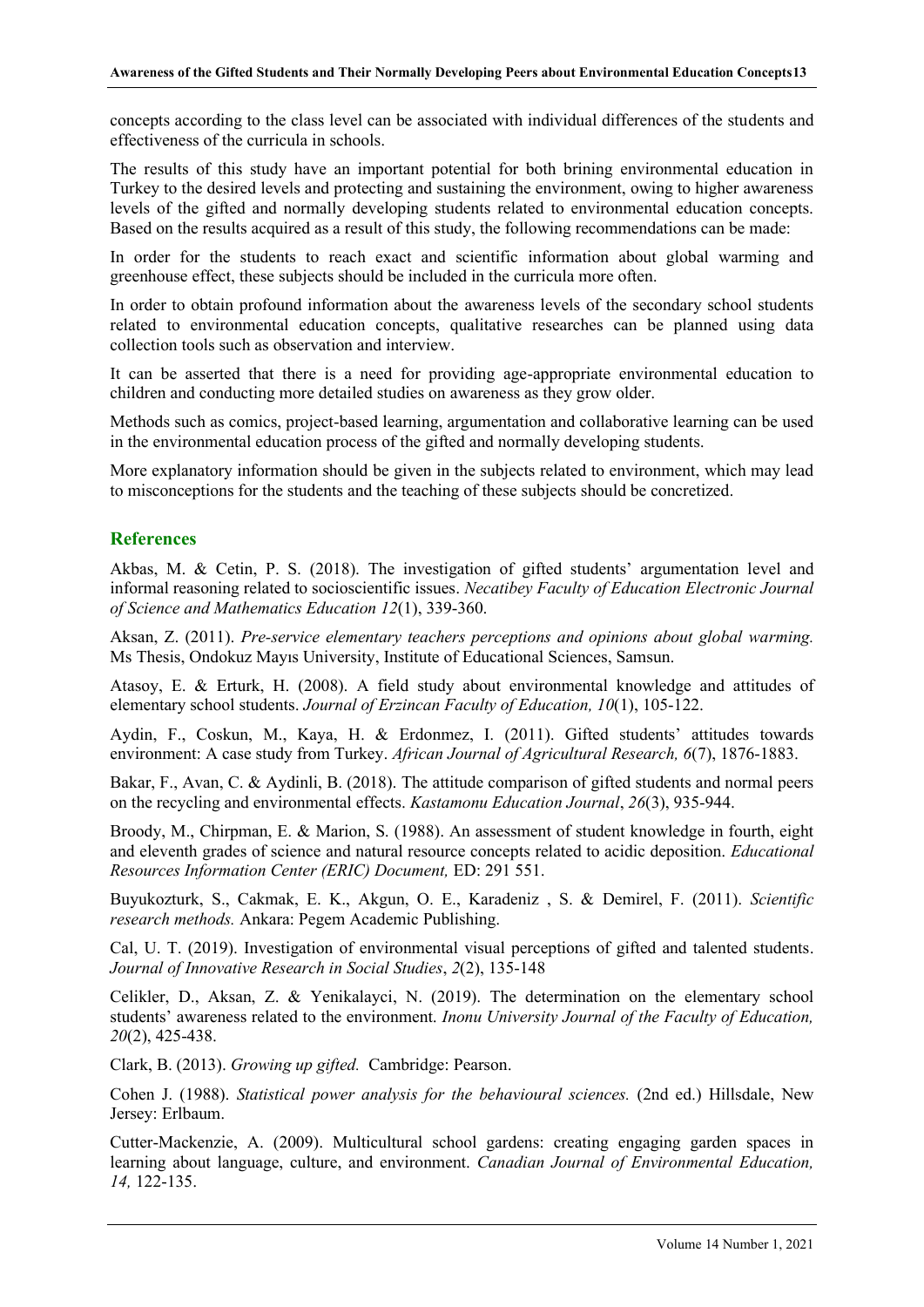Dalelo, A. (2012). Loss of biodiversity and climate change as presented in biology curricula for Ethiopian schools: Implications for action-oriented environmental education. *Internation Journal of Environmental & Science Education, 7*(4), 619-638.

Durkaya, B. & Durkaya, A. (2018). Global warming awareness "Sample of Bartın university students". *Journal of Bartin Faculty of Forestry, 20*(1), 128-144.

Emli, Z. & Afacan, O. (2017). The mental models of secondary school 7th class students about global warming. *Journal of Hasan Ali Yücel Faculty of Education, 14*(1), 183-202.

Esen, T. (2011). *Investigating the knowledge and attitudes of gifted students towards the environment.* Ms Thesis. Adıyaman University, Adıyaman.

Evans, G., Juen, B., Corral-Verdugo, V., Corraliza, J.A. & Kaiser, F. (2007). Children's cross-cultural environmental attitudes and self-reported behaviours. *Children, Youth and Environments, 17,* 128-143.

Fraenkel, J. R. & Wallen, N. E. (2006). *How to design and evaluate research in education.* (6. Ed.) New York: McGraw-Hill.

Fu, H. & Liu, X. (2017). Research on the phenomenon of Chinese residents' spiritual contagion for the reuse of recycled water based on SC-IAT. *Water, 9*(11), 846.

Hartsell, B. (2006). Teaching toward compassion: Environmental values education for secondary students. *The Journal of Secondary Gifted Education, 17*(4), 265-271.

Hobsbawm, E. J. (2013). *Sermaye çağı,* (5. Ed.). Dost Yayınevi, İstanbul.

Jacobs, G. M. & Cates, K. (2012). Global education in second language teaching. *International Journal of Physical and Social Sciences, 2*(8), 1-22.

Karakaya, F., Unal, A., Cimen, O. & Yilmaz, M. (2018). Investigation of environmental perceptions of gifted students and their peers. *Online Science Education Journal, 3*(1), 25-32.

Kayri, M. (2009). The multiple comparison (post-hoc) techniques to determine the difference between groups in researches. *Fırat University Journal of Social Science, 19*(1), 51-64.

Kilinc, A., Stainsstreet, M. & Boyes, E. (2008). Turkish students' about global warming. *International journal of Environmental & Science Education, 3*(2), 89-98.

Meadows, G. & Wiesenmayer, R. L. (1999). Identifying and addressing students' alternative conceptions of the causes of global warming: The need for cognitive conflict. *Journal of Science Education and Technology, 8*(3), 235-239.

Meydan, A. & Dogu, S. (2008). İlköğretim ikinci kademe öğrencilerinin çevre sorunları hakkındaki görüşlerinin bazı değişkenlere göre değerlendirilmesi. *Ahmet Keleşoğlu Eğitim Fakültesi Dergisi, 26,* 267-277.

MoNE, (2016). *Milli Eğitim Bakanlığı Bilim ve Sanat Merkezleri Yönergesi.* Retrieved from https://orgm.meb.gov.tr/meb\_iys\_dosyalar/2016\_10/07031350\_bilsem\_yonergesi.pdf

MoNE, (2018a). *Fen Bilimleri Dersi Öğretim Programı.* Ankara: Milli Eğitim Bakanlığı.

MoNE. (2018b). *Sosyal Bilgiler Dersi Öğretim Programı.* Ankara: Milli Eğitim Bakanlığı.

Mutlu, F. & Nacaroglu, O. (2019). Examination of perceptions of gifted students about climate change and global warming. *Journal of Baltic Science Education, 18*(5), 780-792.

Nalcaci, A. & Beldag, A. (2012). Identifying the environmental attitudes of 7th and 8th grade elementary students (Erzurum sample). *Eastern Geographical Review, 28,* 141-154.

Okur, E. & Yalcin-Ozdilek, S. (2012). Environmental attitude scale developed by structural equation modelling. *Elementary Education Online, 11*(1), 85-94.

Otun, Y., Artun, H., Temur, A. & Tozlu, I. (2017). Environmental education concepts awareness scale for secondary school students: A validity and reliability study. *YYU Journal of Education Faculty 14*(1), 511-528.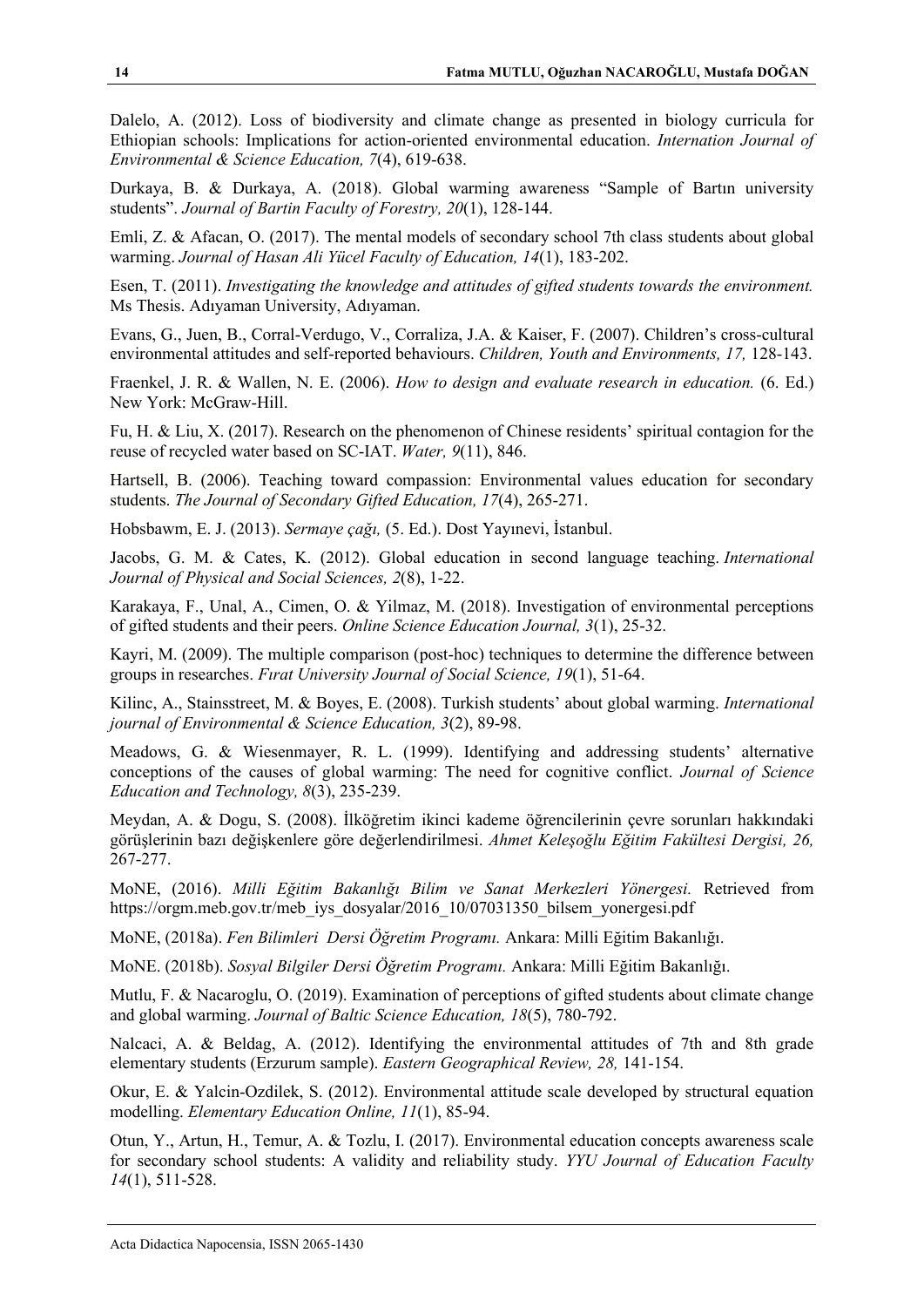Oz-Aydin, S. & Ayverdi, L. (2014). The comparison of proposing solutions of the students who attend and don't attend the science and art institution to an environmental problem in terms of scientific creativity. *Journal of Turkish Science Education, 11*(1), 25-41.

Ozturk, E. (2013). *The effect of an international environmental education project on the environmental awareness of the prospective science and technology teachers.* PhD Thesis, Hacettepe University Institute of Social Sciences, Ankara.

Ozturk, N., Es, H. & Turgut, H. (2017). How gifted students reach decisions in socio-scientific issues? warrants, information sources and role of media. *International Online Journal of Educational Sciences, 9*(4), 1111-1124.

Ozturk, T. & Ozturk, F. Z. (2016). The analysis of social studies curriculum in terms of environmental education. *Kastamonu Education Journal, 24*(3), 1533-1550.

Pahl-Wostl, C., Palmer, M. & Richards, K. (2013). Enhancing water security for the benefits of humans and nature - the role of governance. *Current Opinion in Environmental Sustainability, 5*(6), 676-684.

Piechowski, M. M. (1997). *Emotional giftedness: The measure of intrapersonal intelligence.* In N. Colangelo & G. A. Davis (Eds.) Handbook of Gifted Education (2nd Ed.) (pp. 366-381). Boston: Allyn& Bacon.

Ramadhan, S., Sukma, E. & Indriyani, V. (2019). Environmental education and disaster mitigation through language learning. *In IOP Conference Series: Earth and Environmental Science* (Vol. 314, No. 1, p. 012054). IOP Publishing.

Sak, U. (2012). *Gifted: Features identified their training.* (2nd Ed.) , Ankara: Vize Publishing.

Sarac, H. & Ozarslan, M. (2018). Environmental attitude levels of gifted and talented students and analysis of metacognitive in terms of some variables. *Journal of Computer and Education Reserch*, *6*(11), 65-87.

Saricam, H. & Sahin, S. H. (2015). The relationship between the environmental awareness, environmental attitude, curiosity and exploration in highly gifted students: Structural equation modelling. *Educational Process: International Journal, 4*(1-2), 7-17.

Sontay, G., Gokdere, M. & Usta, E. (2014). A comparative investigation of environmental behaviors of gifted students and their peers. *Turkish Journal of Giftedness and Education, 4*(2), 90-106.

Sontay, G., Gokdere, M. & Usta, E. (2016). A comparative study of gifted students in terms of environmental literacy components. *Journal of Turkish Science Education, 13*(2), 28-46.

Stuart, T. & Beste, A. (2011). *Farklı olduğumu biliyordum: Üstün yeteneklileri anlayabilmek.* (Çev: A. Gönenli), 3. Baskı. Ankara: Kök Yayıncılık.

Ugulu, I. (2013). A comparison of environmental attitudes between gifted and talented students and normally development students. *The Journal of Buca Faculty of Education, 35,* 1-13.

Ugulu, I., Akkaya, Z., & Erkol, S. (2013). An investigation on environmental attitudes of gifted students and the assessments in terms of some demographic variables. *E-Journal of New World Sciences Academy. NWSA-Education Sciences*, 8(4), 400-410.

World Economic Forum, (2020). *The global risks report 2020.* Retrieved from http://www3.weforum.org/docs/WEF\_Global\_Risk\_Report\_2020.pdf

Yavetz, B., Goldman, D. & Pe'er, S. (2014). How do preservice teachers perceive 'environment' and its relevance to their area of teaching? *Environmental Education Research, 20*(3), 354-371.